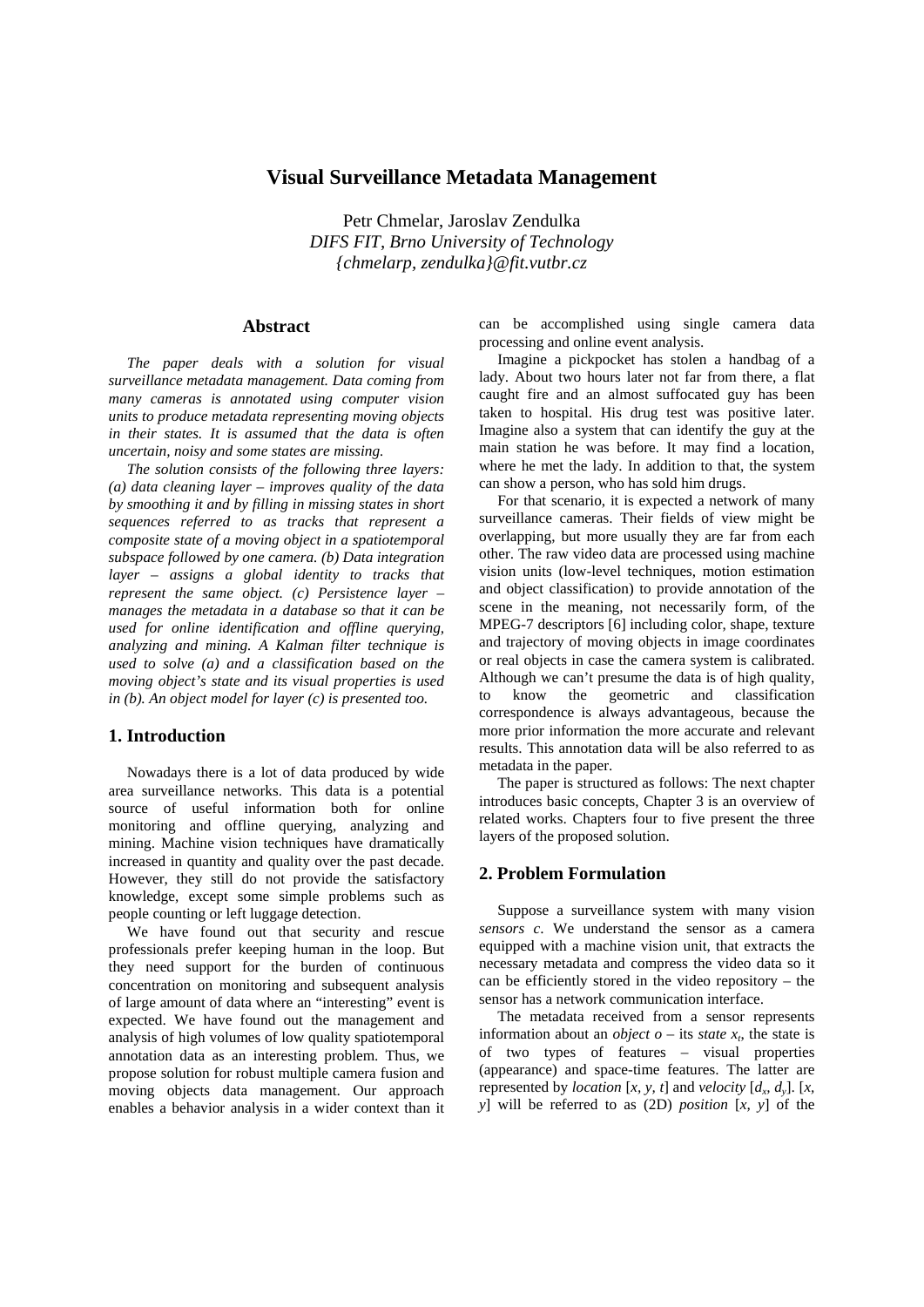object at the *time t*. A *track* segment *s* is a sequence of such states in a spatiotemporal subspace followed by one camera.

There are many cameras in the system, thus the object  $o_k$  is supposed to have a globally unique *identifier* (key) *k*, which can be (temporarily) unknown. A global sequence of states (tracks) that correspond to one object is called object *trajectory*. The central here problem is how to find correspondence between tracks and global identifiers.

Data is supposed to be uncertain  $-$  noisy, some states might be missing and even visual properties of objects are biased within the network. The uncertainty has several reasons – the first is the appearance and existence uncertainty in machine vision. It comes from the curse of dimensionality – central projection, segmentation errors and appearance manifolds. It is even hard to determine, based on visual perception, if it is an object. Although, we don't propose solution, we may contribute it by the probabilistic modeling and by solving the following problems.

The uncertainty of state  $x_t$  can be understood as a measurement noise. A moving object observed by cameras is supposed to be discrete time linear (firstorder) dynamic system with Gaussian noise [9], its filtering results in observation *yt*.

The state incompleteness may be predicted by the filtering for a few seconds [2]. However, wide-area camera networks need a robust solution for handover – passing tracked objects between sparse cameras, where the objects temporarily appear.

The last but not least problem is an efficient storing and retrieval of constantly changing uncertain spatial data that might be highly structured and unidentified.

### **3. Related work**

After researchers dealt with tracking multiple objects using single cameras [4], there has been recognized the problem of object correspondence – identification [10] within multiple cameras with overlapping field of view first. Later, the problem was stated also for the non-overlapping view-fields [12], which have been constantly improved [5] and many researchers have been filling gaps within cameras and bridging blind regions in theory and practice [2].

However these frameworks still need a great deal of work, because the more information they neglect the worse is the overall precision even in small environments with the only blind region [2]. This is solved by making simplifying presumptions such as non-overlapping cameras only [5], or by using redundant cameras [14] set somehow to make it work, which is doesn't correspond to real surveillance networks.

Although machine vision experts have started the research, they are interested in modeling of objects' visual properties rather than modeling uncertain spatiotemporal data and distributed database architectures. The results from communities including both vision and database experts are coming gradually. For instance, DIVA [11] provides the simple identification of cars using two cameras based on color and time only.

In contrast to the standardized (object-)relational, spatial and newly temporal (history) data, their combination is not well posed yet [13]. The management of trajectory data in relatively constant environment is quite simple [3], [6]. The worse case is data (existentially) uncertain, encumbered by noise and information loss [7].

#### **4. Data Cleaning**

Moving objects are modeled using a discrete time dynamic system. At the moment, the object state  $x_t$  is characterized by state vector *x*, containing position and velocity vector  $[x, y, d_x, d_y]$ . In that way, the track is constructed (in both image and 2D real world coordinates). However it cannot be observed directly, because it is encumbered by hidden (Gaussian) noise *w*. The system produces visible output vector *y* that is a simple linear observation (*x* evolves first-order Markov process), encumbered by noise *v*. At time *t*, the model can be written as in the Figure 1.

| $X_t$                           | C                   | $y_t$                    |
|---------------------------------|---------------------|--------------------------|
| $d_t$                           | A                   | (1) System dynamic model |
| $x_t = Ax_{t-1} + Bu_{t-1} + w$ | $w \approx N(0, Q)$ |                          |
| $y_t = Cx_t + v$                | $v \approx N(0, R)$ |                          |

Figure 1. The dynamic process illustration.

In the Figure 1,  $d_t$  is a delay, A is a state transition matrix; *B* the optional control matrix with input  $u$ ,  $C$  is the observation or measurement matrix. *N* is a normal distribution of mean 0, the (covariance) matrices of *w*  and *v* are *Q* and *R*, respectively*.* Based on Bayesian probability  $P(x_t | y_t) \approx N(\hat{x}_t, P_t)$ , as described below.

An efficient computational (recursive) tool to estimate the state of a process, in a way that minimizes the mean of error, is the Kalman filter.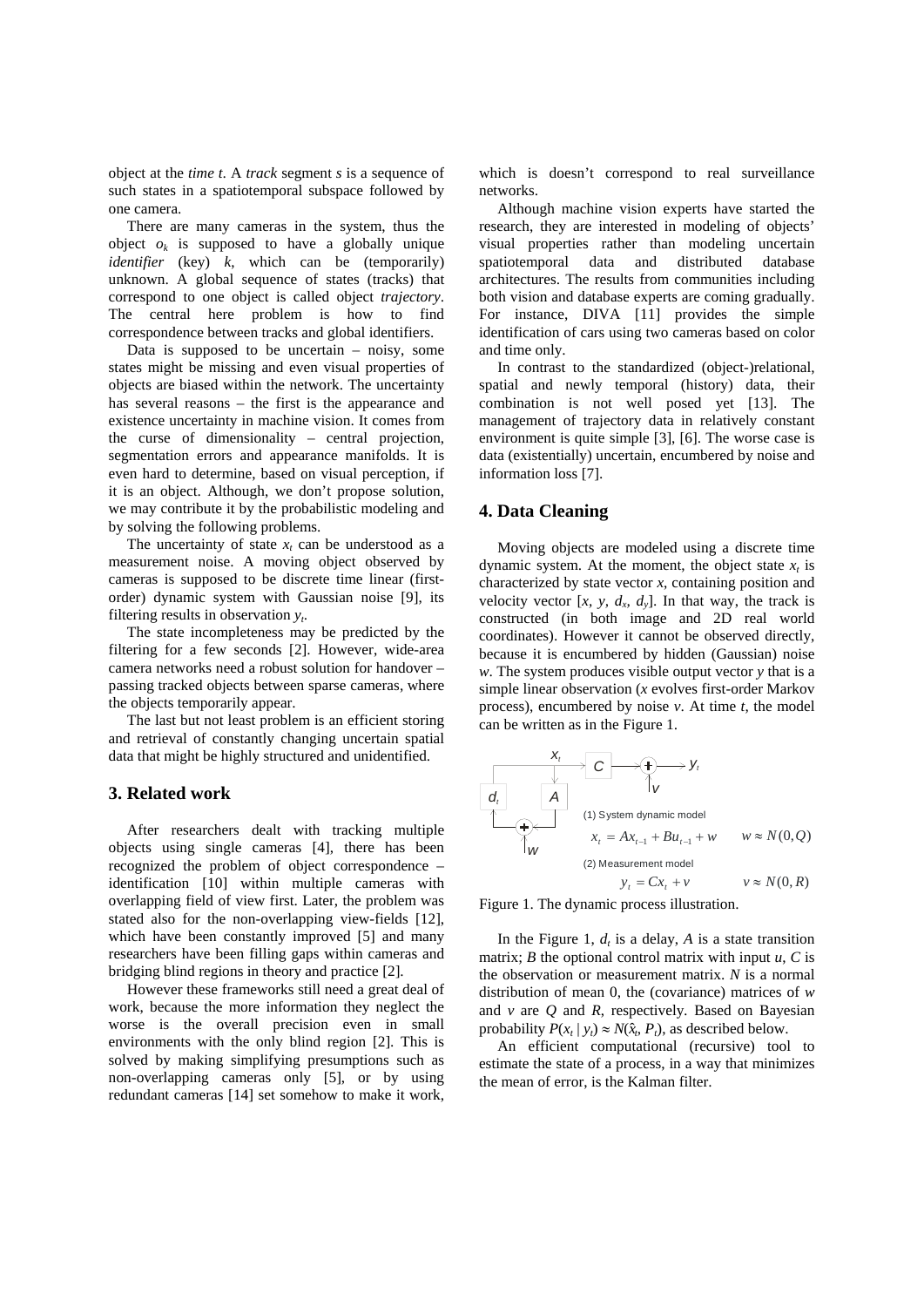

Figure 2. Operation of Kalman filter, combining the high-level diagram with the equations [15].

The Kalman filter iteratively applies two stages of computations using feedback control (see Figure 2):

1. Time update computations (prediction). Here  $\hat{x}_t$  is the prior state estimate (predicted) at time  $t$ ,  $\hat{x}$  is the posterior (corrected) state estimation at the time  $(\hat{x}_t =$  $E[x_k]$ ),  $P_{t-1}$  is the prior estimate error covariance matrix and  $P_{t-1}$  is the posterior error covariance matrix ( $P_t$  =  $E[(x_t - \hat{x}_t)(x_t - \hat{x}_t)^T]$ ).

2. Measurement update computations (correction). There *H* is a measurement matrix and  $K_t$  is a Kalman gain matrix. The weighting by *K* minimizes the posterior error covariance, while *R* approaches zero, the actual measurement  $y_t$  is trusted more to the detriment of measurement prediction *Hx*ˆ*<sup>t</sup> -*. The detailed explanation is provided in [15], [9].

We apply the Kalman filter in data cleaning layer to smooth and predict missing states. We have implemented it in Java. It is freely available under the GPL license (at *www.fit.vutbr.cz/~chmelarp/public/*) together with the sample code for 2D object tracking.

#### **5. Data Integration**

As it was stated in the problem formulation, the vision sensor fusion is formalized as the identification problem. The goal is to compute the optimal global identifier *k* for each unresolved object *o* and the corresponding track segment *s* as the following posterior probability maximization:

$$
\kappa^*(o) = \arg \max_k P(k \mid o, s) \tag{1}
$$

Bayes theorem is used to solve (1). We use the naïve (but politically correct) assumption that the object appearance and trajectory are independent. Presuming the uniform distribution on *k*:

$$
P(k \mid o, s) \approx \begin{cases} P(o \mid k)P(s \mid k) & \text{if } > P_0 \\ P_0(o) & \text{if } \le P_0 \end{cases} \tag{2}
$$

In (2), the likelihood  $P(o / k)$  is the normalized similarity of an observed object *o* and the object corresponding to the key *k* in the database.  $P(s/k)$  is a likelihood of a track *s* belonging to *o* matching the previous (last) trajectory of the  $o_k$ .  $P_0$  is the likelihood of being a new object and to assign new identifier to *o*.

We have proposed identification as a Bayesian combination of learned (summarized) object appearance model and (SVM) classification using an inverted Kalman filter (state  $-\hat{x}_{t1}$ ), applied to the current track segment *s* that belongs to the subspace of the actual camera *cact*. Especially, we want to find out the previous camera *cprev* of the wide area surveillance network in which the object *o* has been seen last time (even the same). In fact, we get the probability estimates of each camera label using a library for support vector machines [8].

The inverse Kalman state  $-\hat{x}_i$  means, while tracking an (unidentified) object in a field of view for sufficient amount of time necessary to determine its visual and motion parameters, the Kalman filter velocity vector is inverted and the object virtually returns to the location it was firstly detected by the sensor. The inversion is necessary because the Kalman filter can't determine the velocity within the first measurement, and it is encumbered by the non-optimal (high) noise.



Figure 3. The illustration of large area surveillance.

In the area (see Figure. 3), a moving object (thin gray lines) is captured using cameras 4, 3, 2, and annotated by a machine vision unit in real coordinates. The predicted continuous tracks fill in the missing measurement (thick green, sensors 4, 2) by continuous applying the prediction step of the Kalman filter. The corrected values (illustrated at the sensor 3, thick red) are stored in the database (within several seconds). After some time the velocity vector is inverted; and the inverse Kalman state of the first position is determined (red arrows represent the state  $\neg \hat{x}_{t}$ ).

**Example 1.** The classification of the inverted Kalman state at the current location (subspace observed by a camera) determines the probability of being either a previously identified object, potentially passing from other area (cells), or a new object. There are 5 cameras, 2 neighboring cells  $-6$ , 7, and 1 class 0 acting as a new object; it means 8 classes in the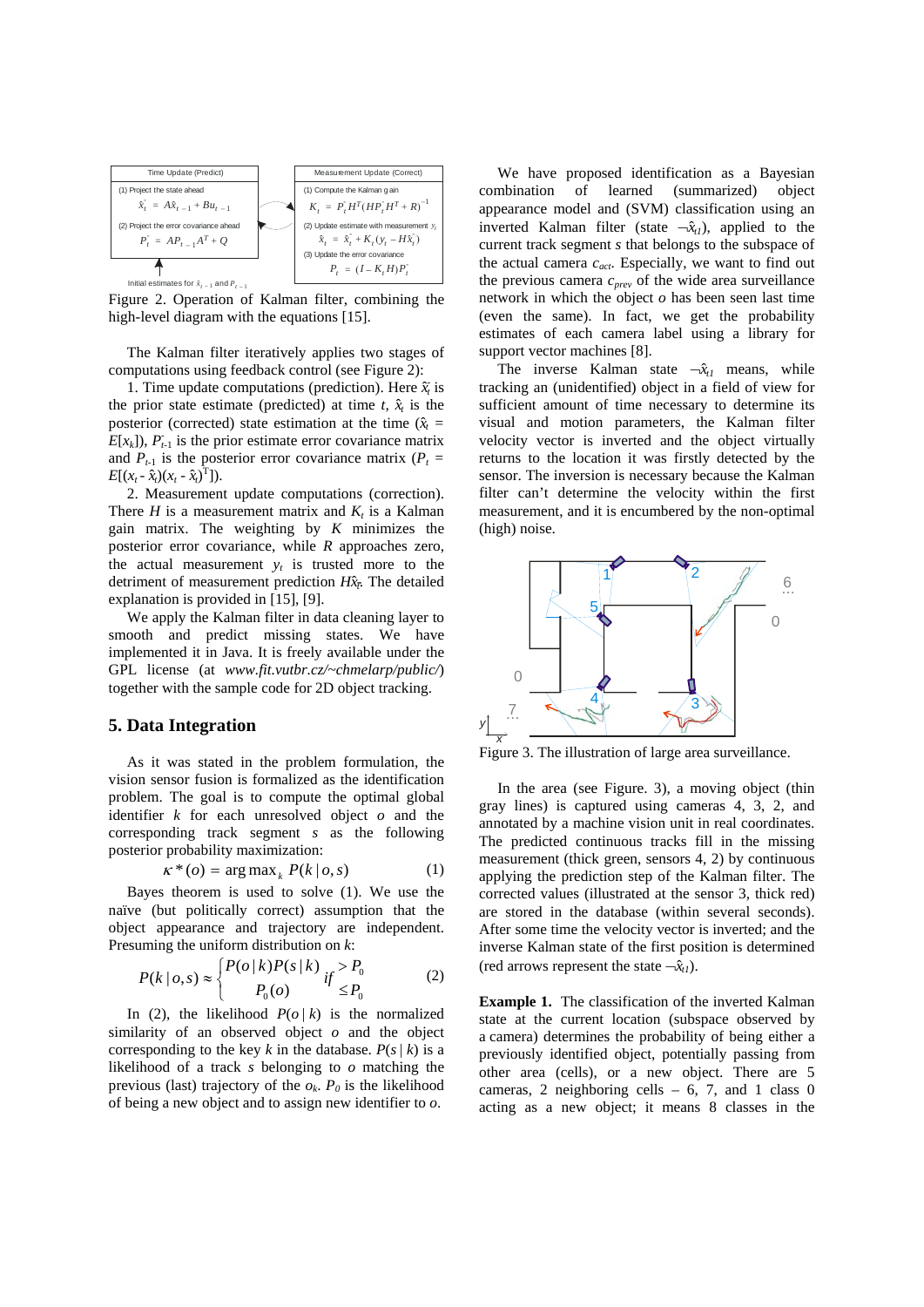Figure 3. Suppose, there is an object captured by camera 4. The classification probability  $P(s / k)$  of its  $-\hat{x}_{t}$  has maximum e.g. label 7 – 60% coming from neighboring area and label 0 – 30% being a new object  $(P_0)$ . The identification layer then selects unidentified objects from the camera (neighboring camera of the cell 7) and compares its visual appearance. The maximum selected similarity  $P(o / k)$  to the unknown object is e.g. 40%. According to (1)  $40\% * 60\% = 24\%$ is smaller then the  $P_0$ , thus the maximum probability of *o* is to be a new object and a new identifier is assigned to it.

In contrast to the example, our solution is open to more information. For instance, it is the last (truly) known location of an object, which is also predicted for some time in case other object occludes. Before the previous location (camera) classification is applied, the database is queried to select an object which is supposed to be in the same spatiotemporal location to correct the visual segmentation, merging, splitting and other computer vision based misinformation.

The training is performed according these weaknesses. The location and the similarity-based queries are trained concurrently. Although some researchers think, that the identity correspondence can be learned automatically [5], [2], we don't share this opinion. To achieve a higher identification precision and to avoid the object appearance bias within multiple cameras, the iteratively trained model is used. First, only the appearance is offered to the annotator, who verifies the automatic identification presumptions.

### **6. The Persistence Layer**

The persistence layer is responsible for storing and querying metadata. The visual surveillance system stores not only metadata representing moving objects but also training data and environment, in which they move, sensors etc. Here we will only focus on metadata directly related to moving objects.

In addition, we will apply object-oriented view on this metadata and we will use UML [1]. There are three main classes that correspond to the fundamental concepts presented in Chapter 2: *Object, Track* and *State*.



Figure 4. Conceptual class diagram.

We do not model trajectories as instances of a corresponding class because they do not have any other attribute but a set of tracks that belong to the same object ordered by time. This information can be easily derived (see Figure 4).

The layer must provide support for querying and more sophisticated analysis. We can distinguish two types of operations concerning the movement of objects that must be supported: (a) *environmental operations* - look for relationships of an object's trajectory and a specified spatial or spatiotemporal environment (referred to as *environmental relationships*). (b) *trajectory operations* that look for relationships of two or more trajectories restricted by time, spatial or spatiotemporal constraints (referred to as *trajectory relationship*s).

We consider 2D spatial space therefore a spatial environment or constraint is defined by a 2D rectangle. Spatiotemporal environment or constraint is represented by a 3D cube where time is the third dimension. A time constraint is specified as time interval.

We have identified the same five basic environmental relations like in [3]: *enter, leave, cross,* s*tay* and *bypass.*

We have also identified the following trajectory relationships:

*together* – two or more objects (represented by their trajectories) go together in some time interval, some rectangle or spatiotemporal cube,

*merge* – two or more objects moving separately merge each other, the opposite operation is *split*,

*visit* – two or more objects visit the same rectangle.

Because trajectories are not modeled explicitly and related information is available from class Object, all these operations are operations of that class.

Most operations exist with several different signatures. Only some of them are presented. In addition, some data types, as Spatial, spatiotemporal